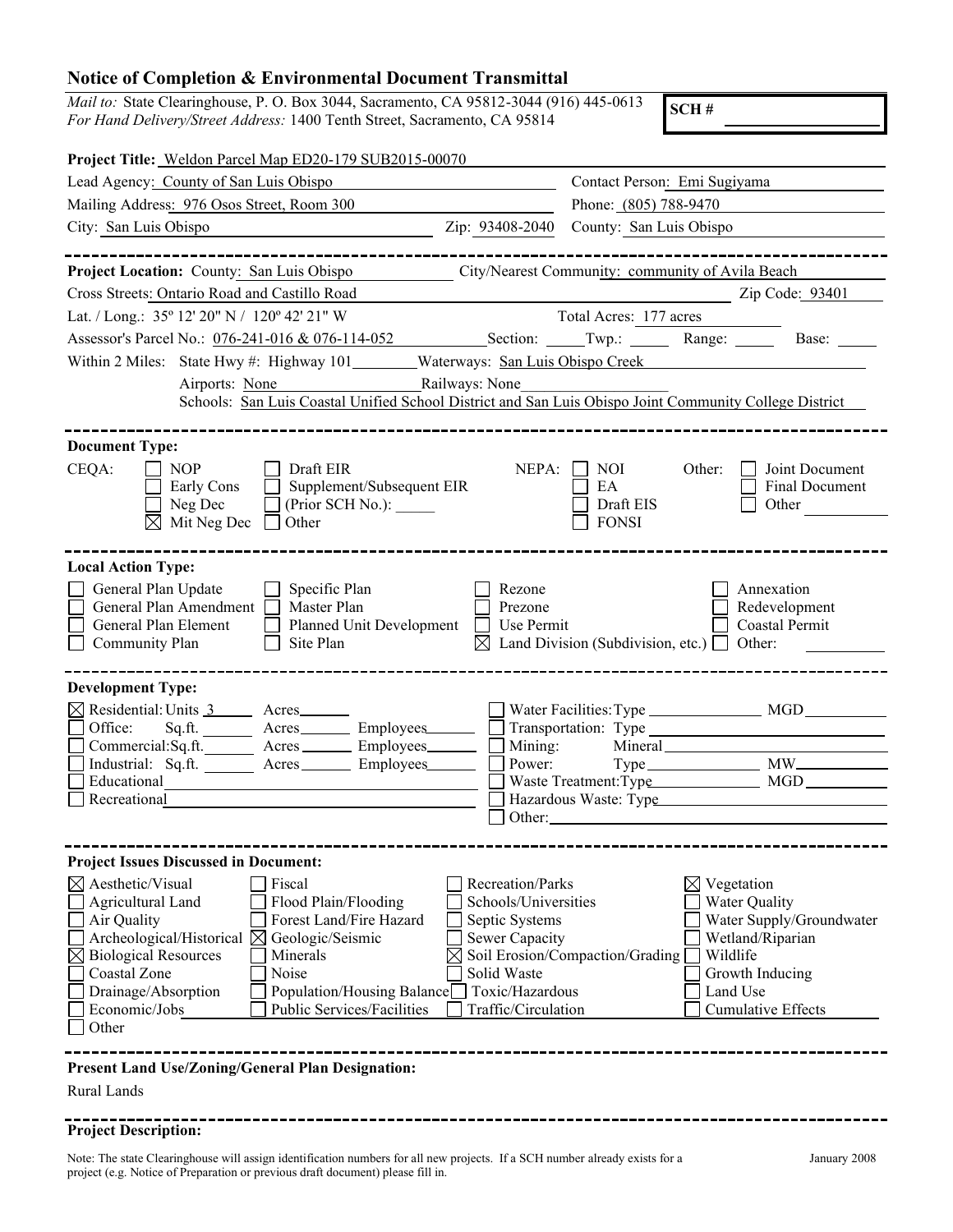A request by Art Weldon for a Vesting Tentative Parcel Map (COAL16-0156) to subdivide one, 177-acre parcel (APNs: 076-114- 052 and 076-241-016) into two parcels of 80 and 97 (gross) acres. The proposed project also includes widening and paving of approximately 2430 linear feet of portions of a currently unpaved pathway into a driveway and the installation of new utility lines, water tank, and associated fixtures. The project would result in the disturbance of approximately 2.5 acres of site disturbance. The parcel is within the Rural Lands land use category and is located at 6226 Ontario Road, approximately 0.5 miles north of community of Avila Beach, in the San Luis Bay Inland Sub Area of the San Luis Obispo Planning Area.